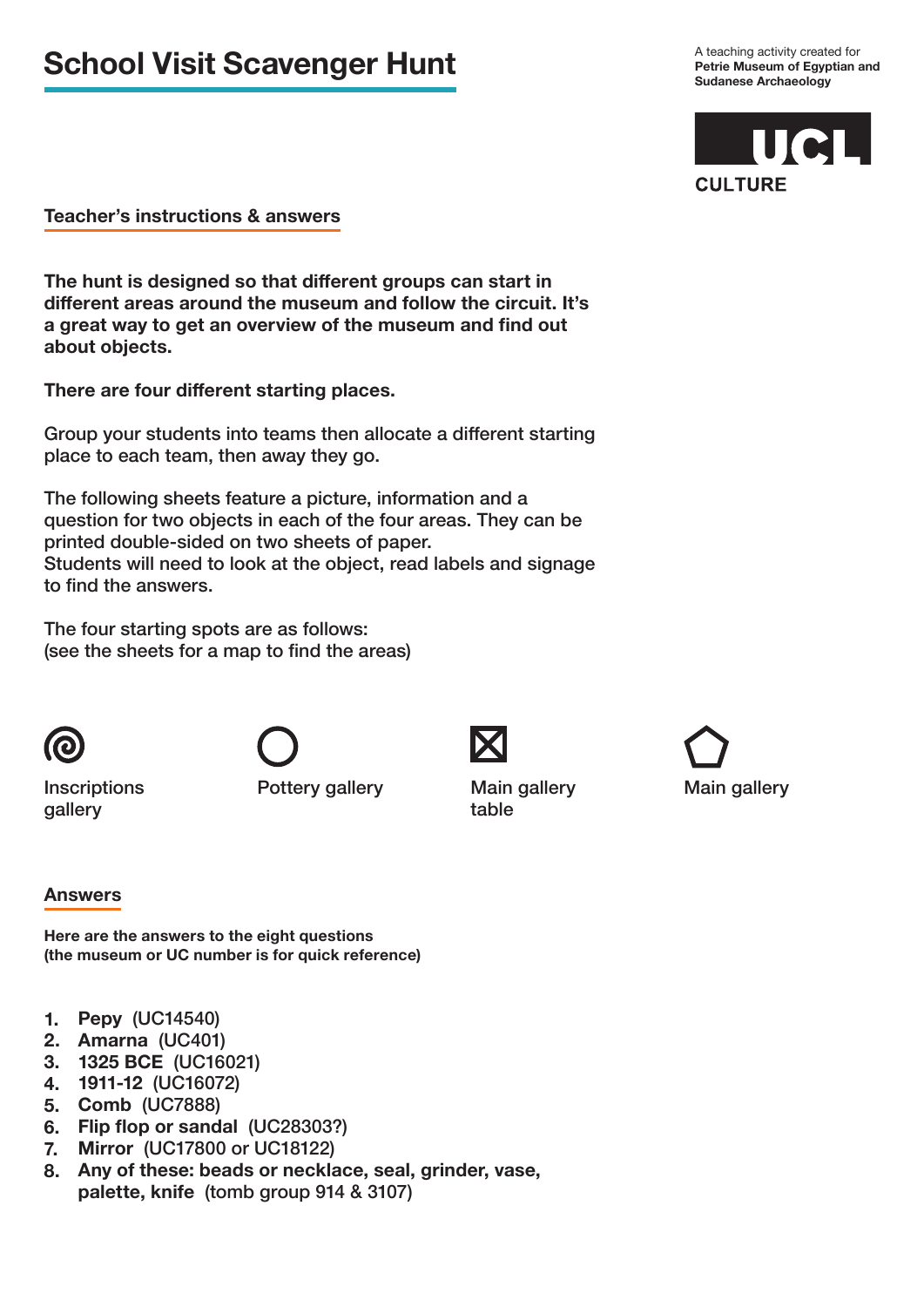# **Petrie Museum Scavenger Hunt**

# PPP0444 PPP0444

**You are going to hunt for objects around the museum and fill in the answers in this trail.** 

There are 4 different areas on the scavenger hunt with at least 2 objects to find in each area.

Each group starts at a different place then follows the trail round the museum. There are two facts to collect in each area.

Afterwards you could return to areas you found interesting.

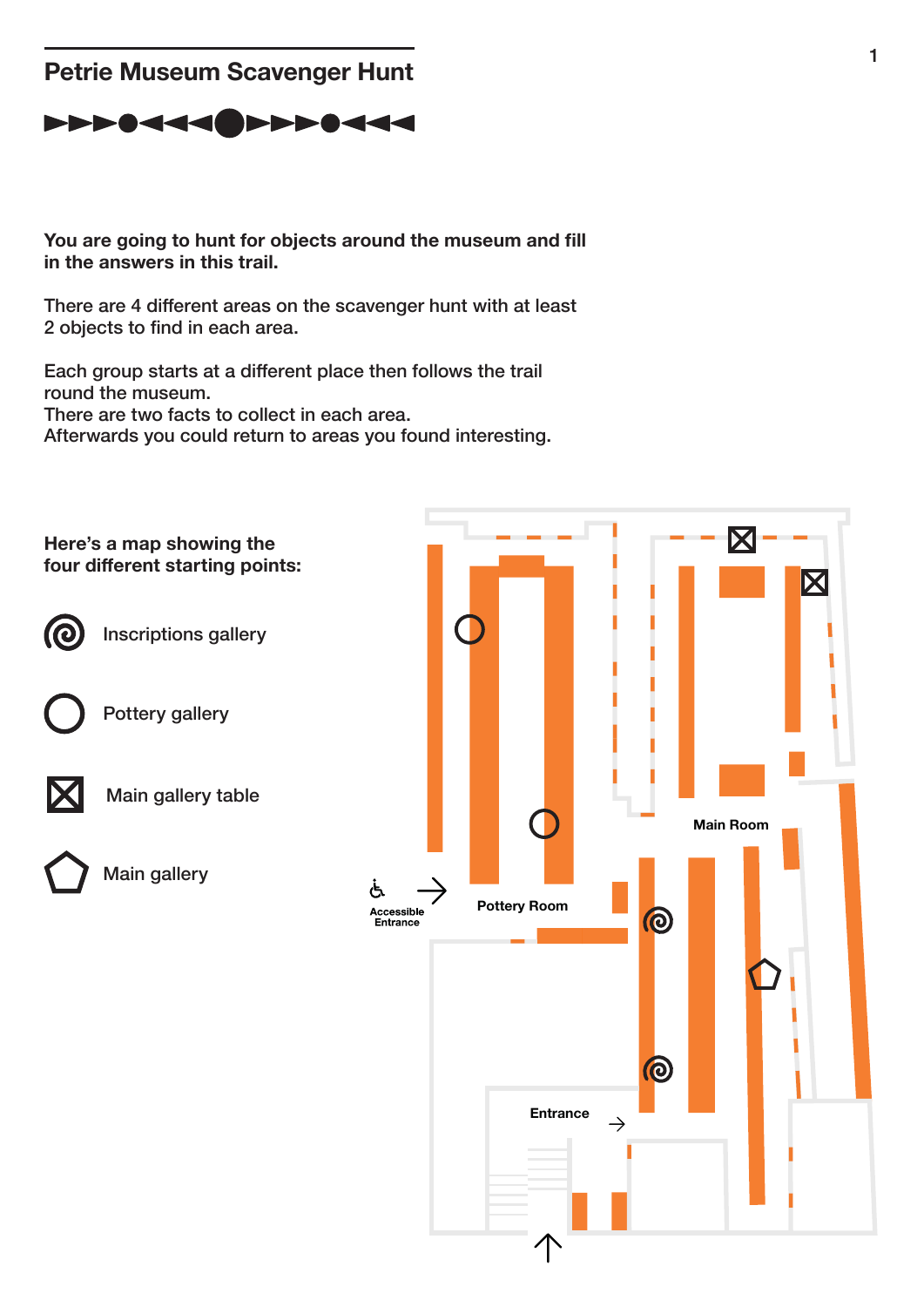





### **UC14540**

I am a limestone block with hieroglyphs incised and painted with a blue/green colour. I was part of an inside wall of a pyramid. The Pharaoh's name is written in a cartouche or oval shape.

• **What is the Pharaoh's name?** 

#### **UC401**

I am made of a stone known as calcite or sometimes called alabaster, and I am broken at the top. I have the image of three figures, Pharaoh Akhenaten, Queen Nefertiti and Princess Meritaten and also hieroglyphs incised.

• **What is the name of the place where I was excavated?**

#### tell-el-



**Go into the next room, it's called the Pottery gallery**







#### **UC16021**

I am a calcite jar with three cartouches or oval shapes that have three names in hieroglyphs inside them. One name is Queen Anhksenamun and the other two names belong to Pharaoh Tutankhamun.

#### • **When was I made?**

**BCE**

#### **UC16072**

I am a cylinder-shaped jar, with the name of King Ka painted on my surface with black ink. It is likely that Ka ruled around 3100 BC, which means I am over 5000 years old. This jar shows some of the earliest writing in ancient Egypt.

• **In which years did Petrie's workforce excavate this jar?**





**Go into the next room, it's called the Pottery gallery**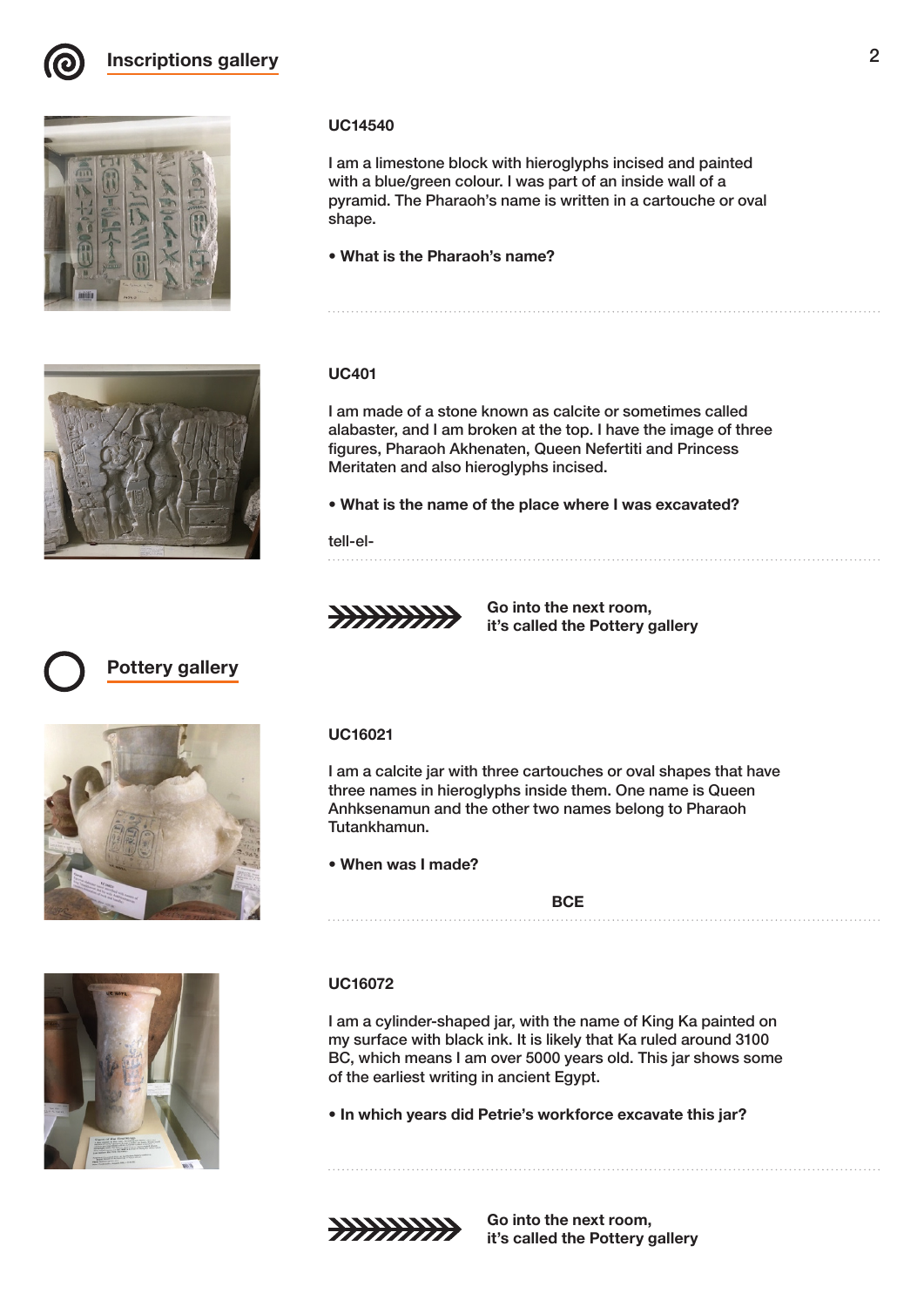

# **Main gallery table** 2



#### **UC7888**

I am made of wood and sit beside other similar objects, from Dynasty XVIII or 18. This means I was possibly made around 1400 BCE, making me around 3400 years old.

• **What am I?** 



#### **Footwear**

In this display there are many types of footwear, they are made from different materials, like wool, leather, papyrus and fibre. Can you find UC28303. I have a flat base, leather binding and straps that go between your toes, to the side of your foot.

• **Can you say the modern name for this type of footwear, (you might wear them to the beach)?**



**Next, look around at the cases in the room**

# **Main gallery**





### **Tomb 914**

In this part of the museum you can see many "Tomb groups" or groups of objects that they were found together in a tomb. Can you find these two tomb groups?

**There is a round shaped metal object in both tomb groups.**  • **What is the object?**

#### **Tomb 3107**

• **Can you list other objects in the tomb groups?**



**Make sure you complete 4 areas, after this go to the Inscription gallery**